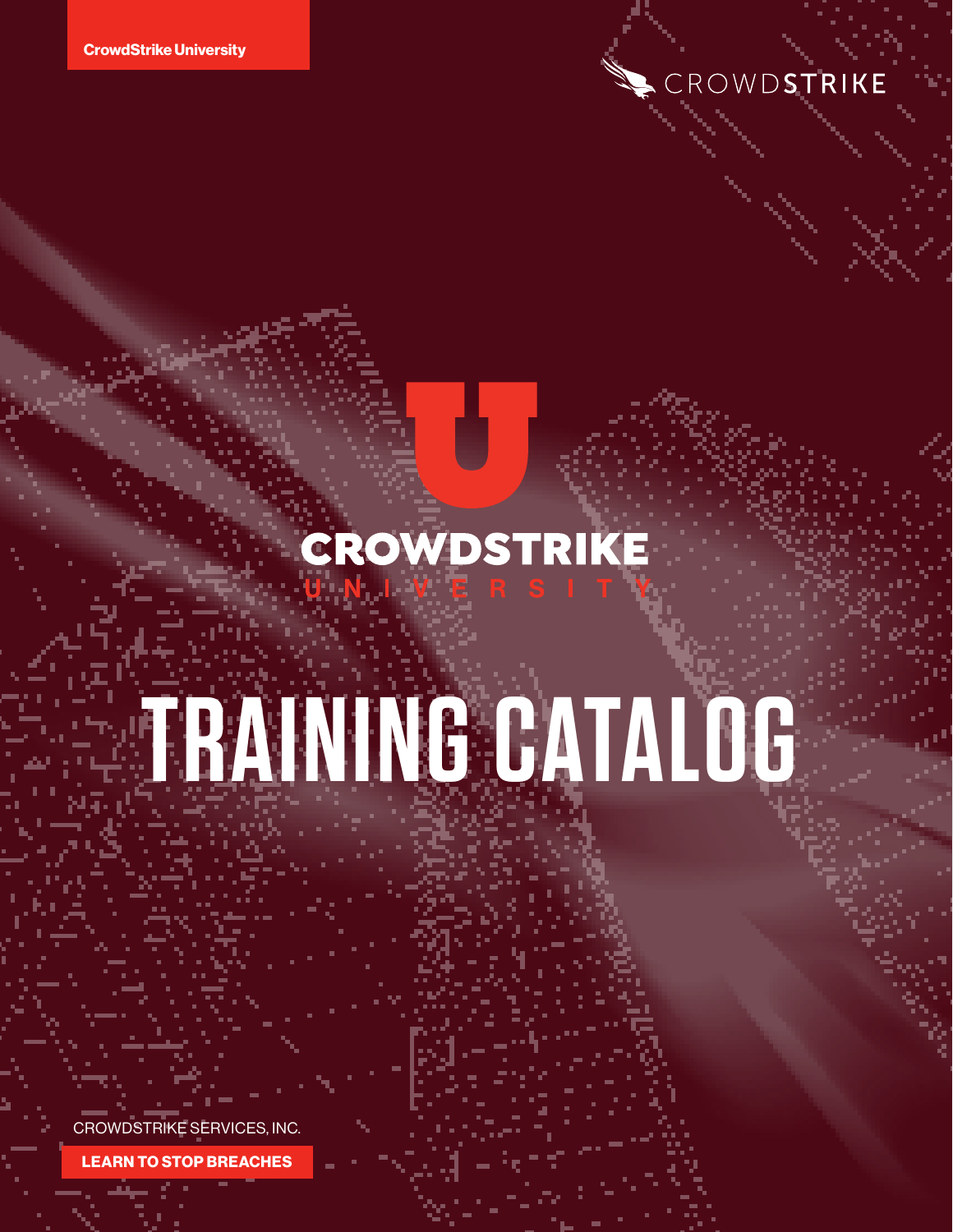# **OVERVIEW**

Take full advantage of all that the CrowdStrike Falcon® platform has to offer with CrowdStrike's industry-leading training and certification. Learn what you need to know to get started with CrowdStrike, gain advanced skills to use on the job and take exams to become a CrowdStrike certified professional. At CrowdStrike University, there is a learning path and certification for you. With the right training, the CrowdStrike® Falcon platform can be harnessed by anyone.

# CROWDSTRIKE UNIVERSITY

CrowdStrike University is an online learning management system (LMS) that organizes all CrowdStrike eLearning, instructor-led training and certification in one place, providing a personalized learning experience for individuals who have an active training subscription.

Fundamental cybersecurity and CrowdStrike Falcon® training is provided through a training subscription to CrowdStrike University. This per-learner training subscription provides access to self-paced eLearning courses, product update videos, the global training calendar and the online portal for taking CrowdStrike certification exams. Through CrowdStrike University, you can access:

- **Self-paced courses:** Designed to address cybersecurity fundamental knowledge and skills, CrowdStrike eLearning courses are divided into modules to allow you to stop and start as needed or jump to a specific topic.
- **Product update videos (PUVs):** Get the latest updates to CrowdStrike products, new and updated features, and other timely topics through short training videos.
- **Quick technical tips (QTTs):** Access quick technical tips for the most common problems with this how-to video series.
- **Instructor-led training (ILT):** With the purchase of CrowdStrike training credits, learners can view and register for upcoming live sessions. Learn deeper knowledge and skills from CrowdStrike experts, and practice in the CrowdStrike Falcon cloud-based training lab.
- **CrowdStrike certification:** With the purchase of exam vouchers, learners can register and take CrowdStrike certification exams through CrowdStrike's test delivery vendor Pearson VUE.

# ACCESSING CROWDSTRIKE UNIVERSITY

Access is provided via a training subscription to named learners with:

- **<sup>** $\blacksquare$  **An LMS Annual Subscription** (requires purchase) OR</sup>
- **A Customer Access Pass** Organizations may be eligible for a specified number of free customer access passes based on contract eligibility. To find out if your organization may qualify, see the [Customer Access Pass data sheet](https://www.crowdstrike.com/wp-content/uploads/2020/03/customer-access-pass-datasheet.pdf).

Learners with an active LMS annual subscription or Customer Access Pass have full access to CrowdStrike University's self-paced training library, including eLearning fundamentals courses, product update videos (PUVs) and quick technical tips (QTTs). CrowdStrike training subscriptions are transferable with documented change of staff — limited to 10% of subscriptions purchased per year.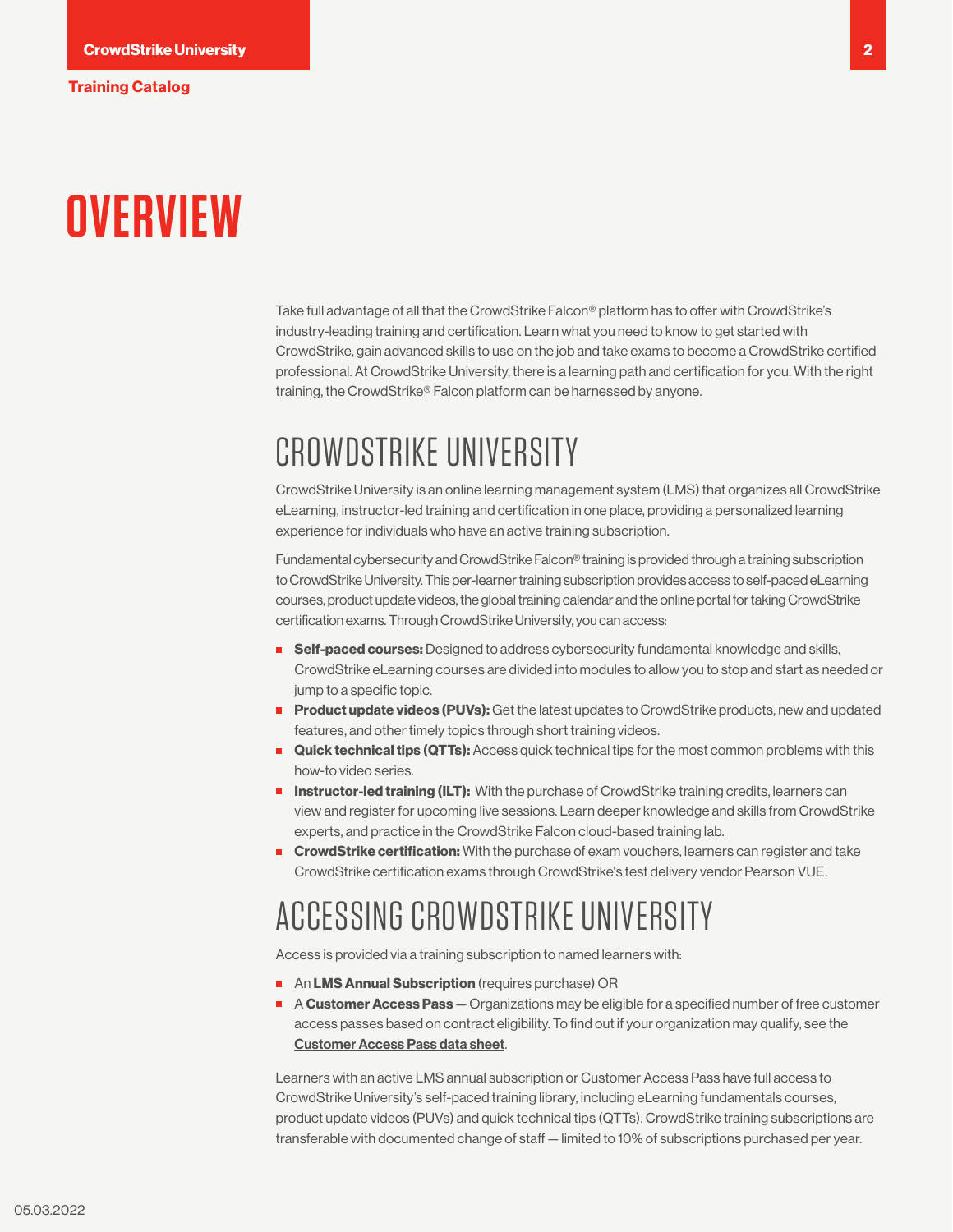Learners who want to take **instructor-led training (ILT)** must have an active CrowdStrike University account AND the learner's organization must purchase CrowdStrike **training credits** that are applied to instructor-led class sessions.

Learners who wish to take a **CrowdStrike certification exam** are strongly advised to have an active CrowdStrike University account AND the learner's organization must purchase CrowdStrike **exam vouchers** that are applied to certification exam requests. Certification exams are delivered by Pearson VUE and can be taken online or at a Pearson VUE testing center. Learners can schedule their exam at http://home.pearsonvue.com/crowdstrike.

Contact your account executive to purchase CrowdStrike University training subscriptions, training credits and exam vouchers. If you have a training subscription and need access to CrowdStrike University, contact your technical account manager for assistance or email **[LMS-Helpdesk@](mailto:LMS-Helpdesk%40crowdstrike.com?subject=)** [crowdstrike.com](mailto:LMS-Helpdesk%40crowdstrike.com?subject=).

### TRAINING DELIVERY

Choose from a range of flexible options, including:

- **B** Self-paced eLearning
- **•** Regional in-person classroom instructor-led training
- **E** Live online instructor-led training (using remote meeting technology)
- **Private on-site instructor-led training (delivered at your organization's site)**
- **•** Private live online instructor-led training

#### **LIVE ONLINE TRAINING**

Live online class sessions are delivered through Zoom remote conferencing technology. For the best learning experience, CrowdStrike suggests that learners have the following:

- **•** Dual monitors
- **Headset with microphone**
- **Quiet place to attend**

#### **REQUIREMENTS FOR ON-SITE TRAINING**

On-site training delivery requires:

- At least two consecutive days of training (any courses)
- A surcharge of four (4) training credits for domestic travel (within the continental United States) or six (6) training credits for international travel per week.

#### **REQUIREMENTS FOR PRIVATE CLASSES**

Both live online and on-site private instructor-led training classes have an eight-student minimum and a 15-student maximum per class/day of instruction.

#### **SCHEDULING**

Private or on-site training can be scheduled by contacting **[training@crowdstrike.com](mailto:training%40crowdstrike.com?subject=)**.

05.03.2022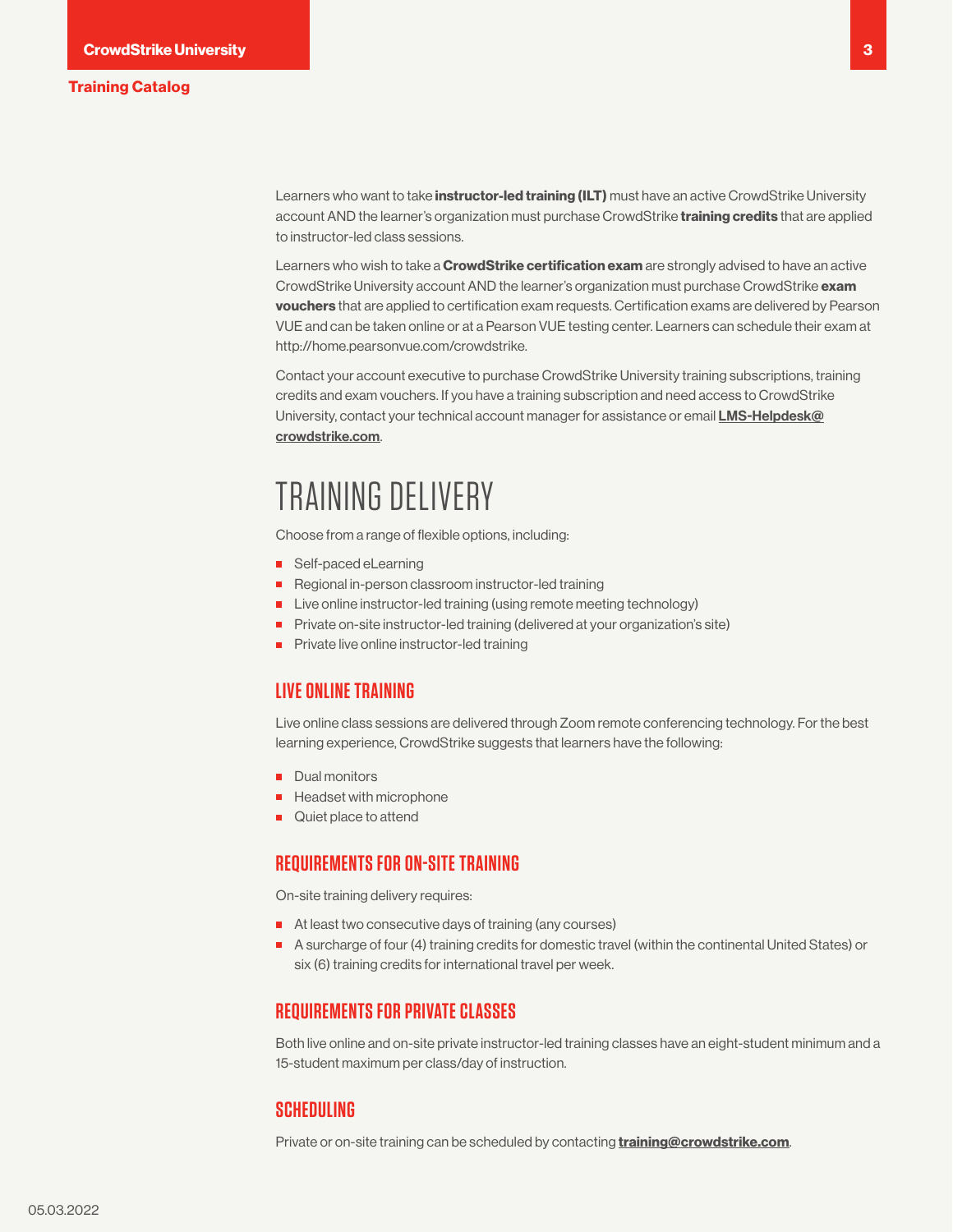# **CROWDSTRIKE UNIVERSITY COURSES**

CrowdStrike offers a robust catalog of classes with convenient options to help learners keep their knowledge current and practice new skills — ultimately empowering them to better protect your organization and stop breaches.

Self-paced eLearning and instructor-led training courses are available through CrowdStrike University. Courses may be added, modified or removed from this training catalog document; for the latest course list, view the online [training catalog](https://www.crowdstrike.com/wp-content/brochures/cs-university/CrowdStrike_Training_Catalog_EX.pdf) or sign in to CrowdStrike University and view the Content Library.

# SELF-PACED ELEARNING COURSES

Take digital courses on demand at the time and pace that is most convenient for you. CrowdStrike's self-paced courses are designed with interactivity in mind.

#### **FALCON PLATFORM ARCHITECTURE OVERVIEW**

**Length** 30 minutes



| Cost            | Included with LMS annual subscription or access pass                                     |  |  |
|-----------------|------------------------------------------------------------------------------------------|--|--|
| <b>Delivery</b> | Self-paced eLearning                                                                     |  |  |
| Description     | Learn about the unified cloud-native architecture of the Falcon Platform, which provides |  |  |
|                 | the foundation to defend against modern cyberattacks in an evolving threat landscape.    |  |  |
|                 | This course will present the basics of the Falcon Platform Architecture, including the   |  |  |
|                 | CrowdStrike Security Cloud, CrowdStrike Threat Graph, Falcon Fusion, and the Falcon      |  |  |
|                 | Agent.                                                                                   |  |  |

#### **FALCON PLATFORM TECHNICAL FUNDAMENTALS**



|      | <b>Length</b> 25 minutes                                                                             |  |  |
|------|------------------------------------------------------------------------------------------------------|--|--|
| Cost | Included with LMS annual subscription or access pass                                                 |  |  |
|      | <b>Delivery</b> Self-paced eLearning                                                                 |  |  |
|      | Description Join Team Falcon in this high-level overview of the Falcon console. Learners will select |  |  |
|      | their learning path based on their main job responsibilities. This course will provide               |  |  |
|      | information for apps in the Falcon console that are relevant to different roles and provid           |  |  |
|      |                                                                                                      |  |  |

information for apps in the Falcon console that are relevant to different roles and provide a high-level walkthrough of these apps. Learners will also be provided with additional courses and materials to help them on their heroic journey to save the organization!

#### **FALCON PLATFORM ONBOARDING CONFIGURATION**



**Length** 45 minutes

**Cost** Included with LMS annual subscription or access pass

**Delivery** Self-paced eLearning

**Description** Walk through the steps to getting the CrowdStrike Falcon platform set up in your environment through this interactive scenario-based challenge.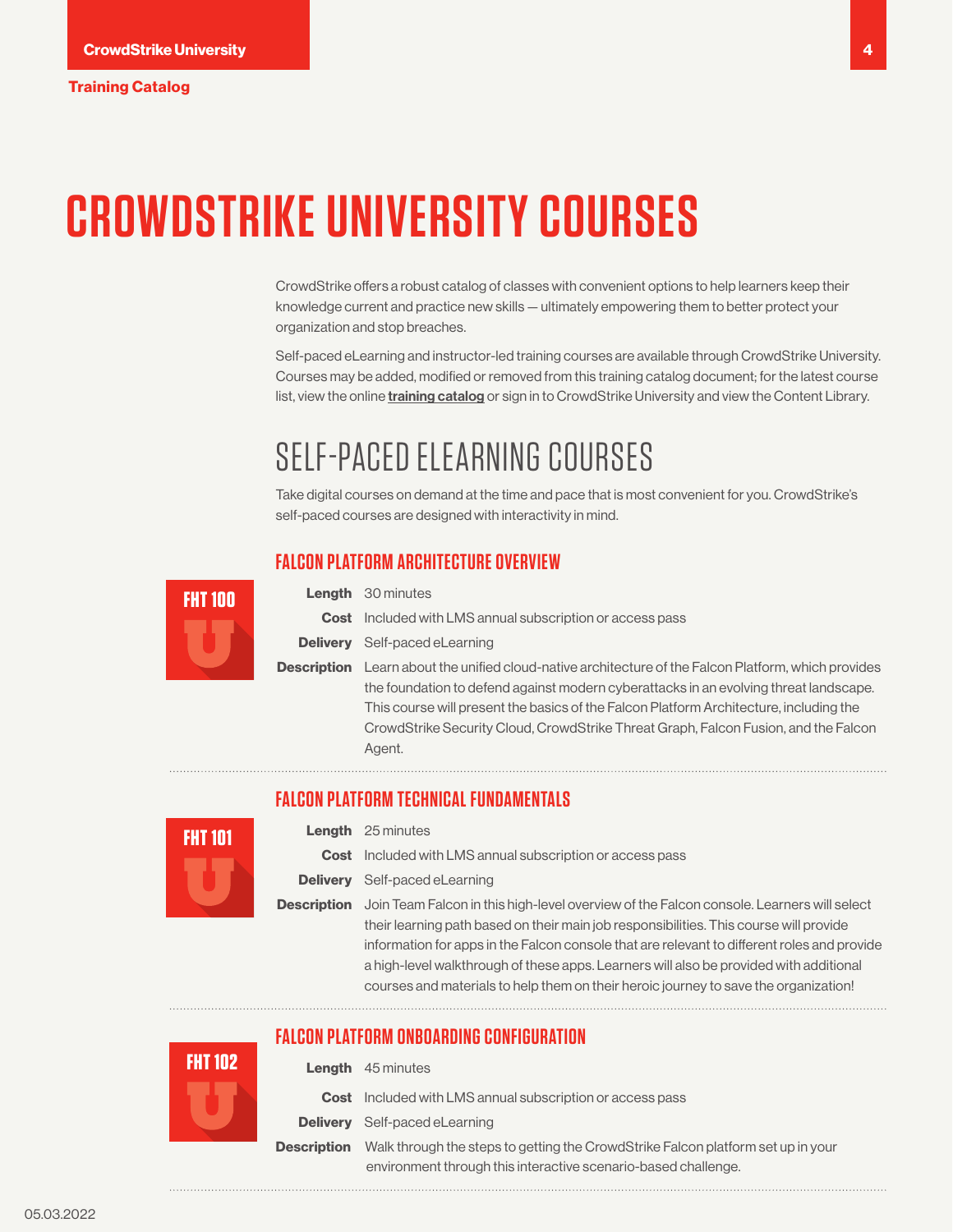

| ACTIVITY APP FUNDAMENTALS |  |
|---------------------------|--|
|---------------------------|--|

|      | <b>Length</b> 30 minutes                                                                                   |  |  |
|------|------------------------------------------------------------------------------------------------------------|--|--|
| Cost | Included with LMS annual subscription or access pass                                                       |  |  |
|      | <b>Delivery</b> Self-paced eLearning                                                                       |  |  |
|      | <b>Description</b> Understand the various features found in the Activity App. This includes how to operate |  |  |
|      | pertinent tools to determine the "who, what, when, where and how" of a detection.                          |  |  |

#### **SENSOR INSTALLATION, CONFIGURATION AND TROUBLESHOOTING**



|             | <b>Length</b> 45 minutes                                                                                                                                                                                              |  |  |  |
|-------------|-----------------------------------------------------------------------------------------------------------------------------------------------------------------------------------------------------------------------|--|--|--|
| Cost        | Included with LMS annual subscription or access pass                                                                                                                                                                  |  |  |  |
|             | <b>Delivery</b> Self-paced eLearning                                                                                                                                                                                  |  |  |  |
| Description | Understand what to consider during the pre-installation phase of a Falcon sensor, see<br>installation examples and options, learn to install a sensor and get troubleshooting tips<br>for common installation issues. |  |  |  |

#### **FALCON CUSTOMIZABLE DASHBOARDS**



**FHT 107**

|                    | <b>Length</b> 20 minutes                                                                                                                                                                                                                                                                                                                                                   |  |  |
|--------------------|----------------------------------------------------------------------------------------------------------------------------------------------------------------------------------------------------------------------------------------------------------------------------------------------------------------------------------------------------------------------------|--|--|
| Cost               | Included with LMS annual subscription or access pass                                                                                                                                                                                                                                                                                                                       |  |  |
|                    | <b>Delivery</b> Self-paced eLearning                                                                                                                                                                                                                                                                                                                                       |  |  |
| <b>Description</b> | Falcon customizable dashboards help users see preconfigured views of commonly<br>useful detection data. Users will learn to surface specific details or summarize unique<br>combinations of information for their organization's needs. Users will learn to create<br>their own customized dashboards to use privately or share with other users in their<br>organization. |  |  |

#### **FALCON FIREWALL MANAGEMENT**

|                    | <b>Length</b> 15 minutes                                                                 |  |
|--------------------|------------------------------------------------------------------------------------------|--|
| Cost               | Included with LMS annual subscription or access pass                                     |  |
|                    | <b>Delivery</b> Self-paced eLearning                                                     |  |
| <b>Description</b> | Understand the technical foundational skills required to be able to add, manage, enable/ |  |
|                    | disable and delete Firewall rules, rule groups and policies.                             |  |

#### **USING MITRE ATT&CK AND FALCON DETECTION METHODS TO UNDERSTAND SECURITY RISK**

|  | <b>FHT 109</b> |  |
|--|----------------|--|
|  |                |  |

|                    | <b>Length</b> 15 minutes                                                       |  |  |
|--------------------|--------------------------------------------------------------------------------|--|--|
| Cost               | Included with LMS annual subscription or access pass                           |  |  |
|                    | <b>Delivery</b> Self-paced eLearning                                           |  |  |
| <b>Description</b> | Understand about the MITRE framework, CrowdStrike implementation of MITRE,     |  |  |
|                    | CrowdStrike objectives and MITRE, and MITRE-based Falcon Detections Framework. |  |  |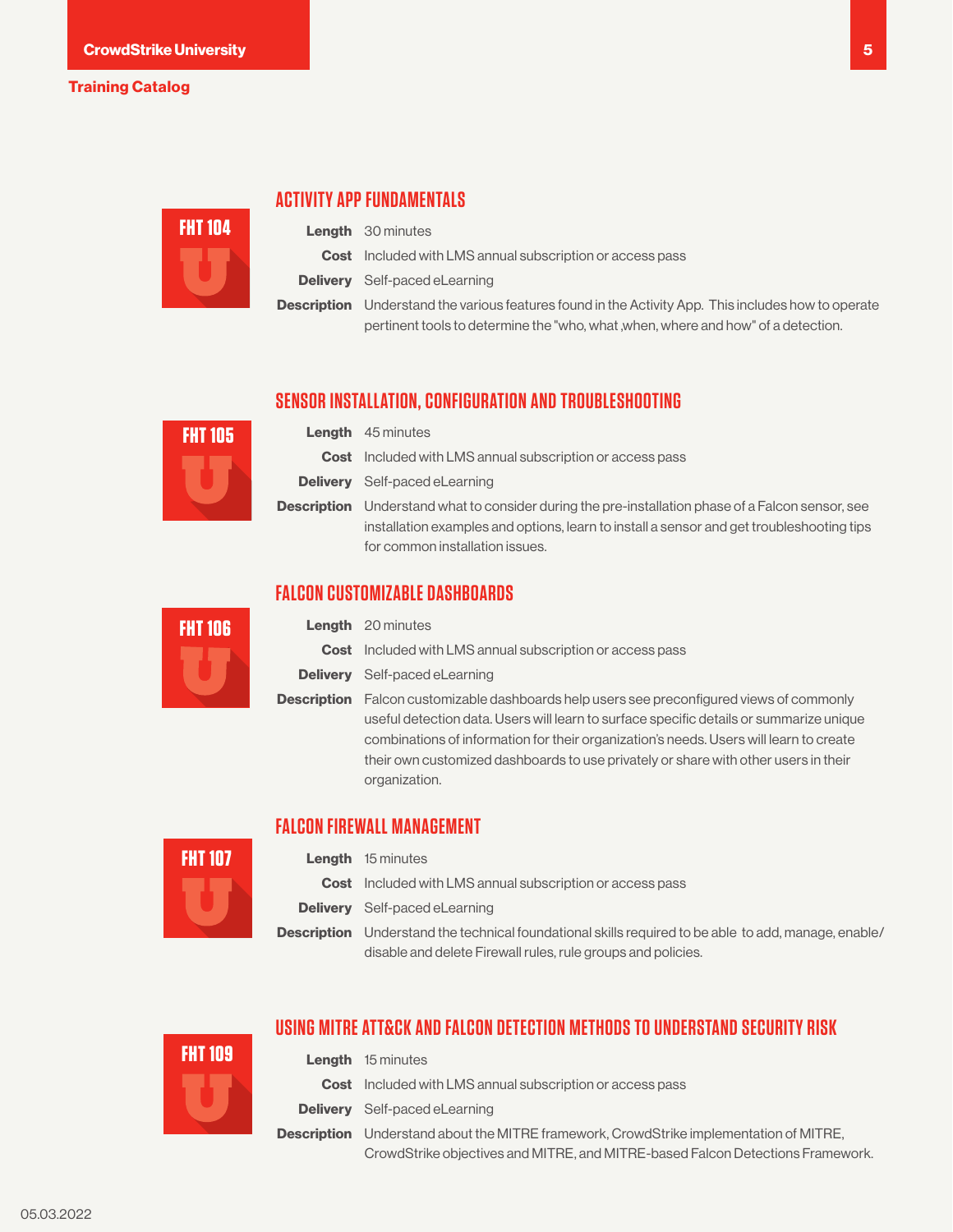

| FALCON FUSION FUNDAMENTALS |  |  |  |  |  |
|----------------------------|--|--|--|--|--|
|----------------------------|--|--|--|--|--|

**Length** 30 minutes

**Cost** Included with LMS annual subscription or access pass **Delivery** Self-paced eLearning **Description** The Hack Master has discovered that Team Falcon is short staffed and thinks this is the prime time to infiltrate the organization! Help Team Falcon stop the Hack Master by learning how to implement Falcon Fusion, a unified and extensible framework purpose-built on the CrowdStrike Falcon platform to orchestrate and automate complex

workflows. This course will introduce you to the capabilities of Falcon Fusion, creating workflows with sequential and parallel branches, adding Else If conditions and Else actions, including context enrichment capabilities in workflows, planning workflows for your organization, auditing workflow changes and reviewing workflow executions.

#### **INVESTIGATION FUNDAMENTALS**

**Length** 35 minutes



| Cost | Included with LMS annual subscription or access pass                                                                                                                                                                                                                                                                      |  |  |  |
|------|---------------------------------------------------------------------------------------------------------------------------------------------------------------------------------------------------------------------------------------------------------------------------------------------------------------------------|--|--|--|
|      | <b>Delivery</b> Self-paced eLearning                                                                                                                                                                                                                                                                                      |  |  |  |
|      | <b>Description</b> Learn how to investigate a potential compromise using the Falcon platform. This course<br>covers which kinds of data the Falcon platform captures, how to access this data<br>through the Falcon platform console, and which Falcon platform apps should be used for<br>different investigation types. |  |  |  |

#### **SPOTLIGHT APP FUNDAMENTALS**

**Length** 40 minutes



| <b>Cost</b> Included with LMS annual subscription or access pass                                   |  |
|----------------------------------------------------------------------------------------------------|--|
| <b>Delivery</b> Self-paced eLearning                                                               |  |
| <b>Description</b> Falcon Spotlight™ is a scanless endpoint vulnerability management solution that |  |
| provides a view of vulnerabilities that exist in your environment. Learn the benefits of           |  |
| Falcon Spotlight, how it helps reduce the risk of a breach and how to use Spotlight                |  |
| effectively.                                                                                       |  |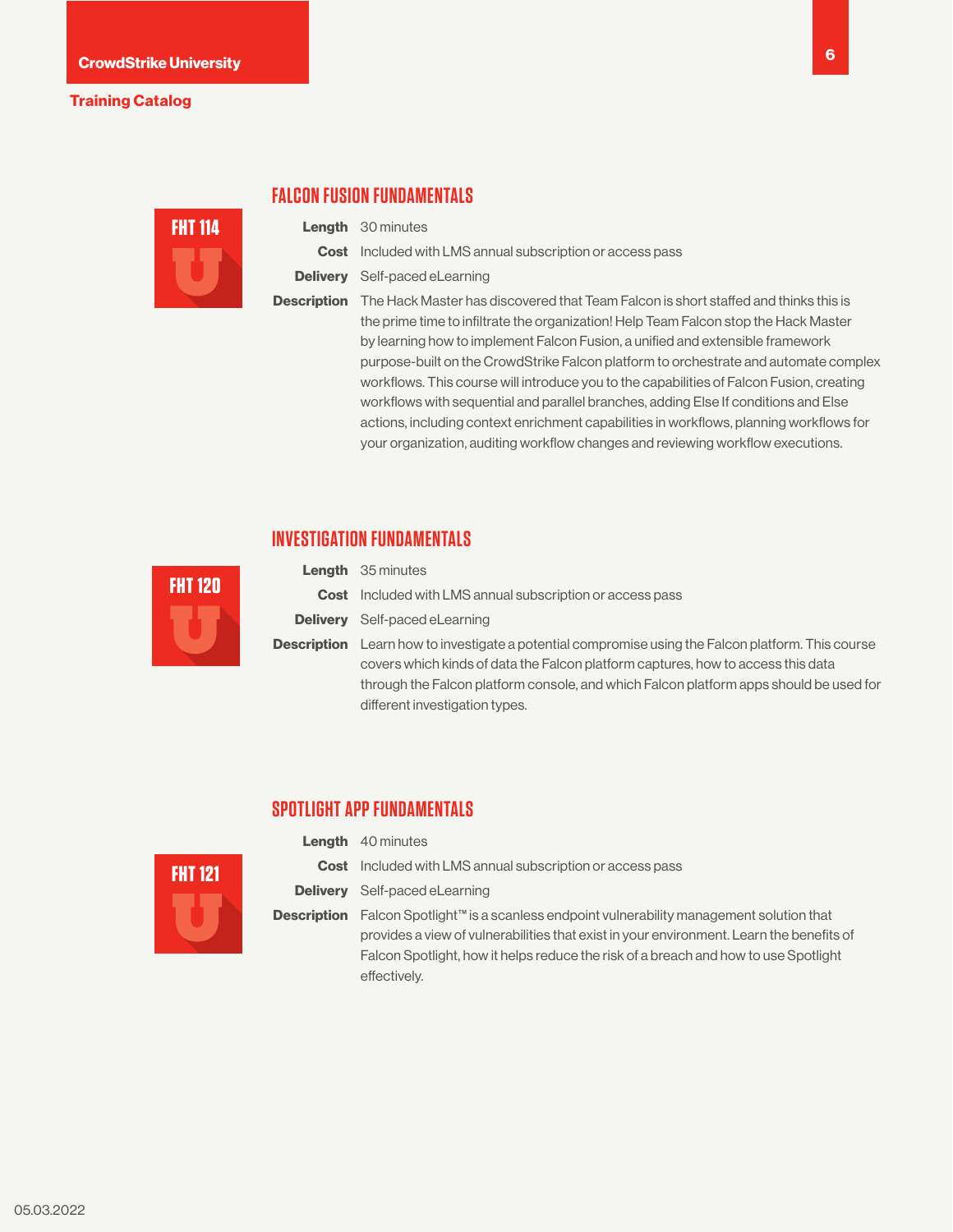

|                                                                                                         | <b>Length</b> 20 minutes                                                           |  |
|---------------------------------------------------------------------------------------------------------|------------------------------------------------------------------------------------|--|
| <b>Cost</b> Included with LMS annual subscription or access pass                                        |                                                                                    |  |
|                                                                                                         | <b>Delivery</b> Self-paced eLearning                                               |  |
| Learn about the benefits of the Discover App, the Overview Dashboard, Application<br><b>Description</b> |                                                                                    |  |
|                                                                                                         | Inventory, Asset Inventory and Account Monitoring, and Drive Encryption and Filter |  |
|                                                                                                         | Functionality.                                                                     |  |

#### **FALCON HORIZION FUNDAMENTALS**

**FALCON APP DISCOVER FUNDAMENTALS**



**Length** 45 minutes **Cost** Included with LMS annual subscription or access pass **Delivery** Self-paced eLearning **Description** Falcon Horizon continuously monitors AWS, Azure and GCP cloud services for critical security issues and common configuration errors. Horizon is used to triage misconfigurations, detect adversary threats, and find recommended remediations. This allows organizations to close security gaps and keep their cloud data secure, while meeting industry security recommendations. This course covers the need for cloud security posture management (CSPM), benefits of Falcon Horizon, using Falcon Horizon to protect cloud accounts, registering cloud accounts with Horizon, identifying and remediating Indicators of Misconfiguration (IOMs) in the cloud environment, identifying and addressing Indicators of Attack (IOAs) in the cloud environment, meeting the latest industry benchmarks for cloud security, and operationalizing Falcon Horizon.

#### **FALCON FLIGHT CONTROL**



**FHT 126**

**Length** 25 minutes **Cost** Included with LMS annual subscription or access pass **Delivery** Self-paced eLearning **Description** Falcon Flight Control provides cybersecurity management and monitoring of security systems and devices across multiple accounts by arranging Customer IDs (CIDs) into a parent/child hierarchy. Through one parent ID, customers can manage separate child CIDs, including managing policies, responding to detections, and managing API access.

#### **FALCON FILEVANTAGE FUNDAMENTALS**

| r 126 | <b>Length</b> 25 minutes                                                                                     |
|-------|--------------------------------------------------------------------------------------------------------------|
|       | <b>Cost</b> Included with LMS annual subscription or access pass                                             |
|       | <b>Delivery</b> Self-paced eLearning                                                                         |
|       | <b>Description</b> Falcon FileVantage is CrowdStrike's File Integrity Monitoring solution. It simplifies the |
|       | security stack, provides real time insight for file changes, offering valuable contextual                    |
|       | data around detections.                                                                                      |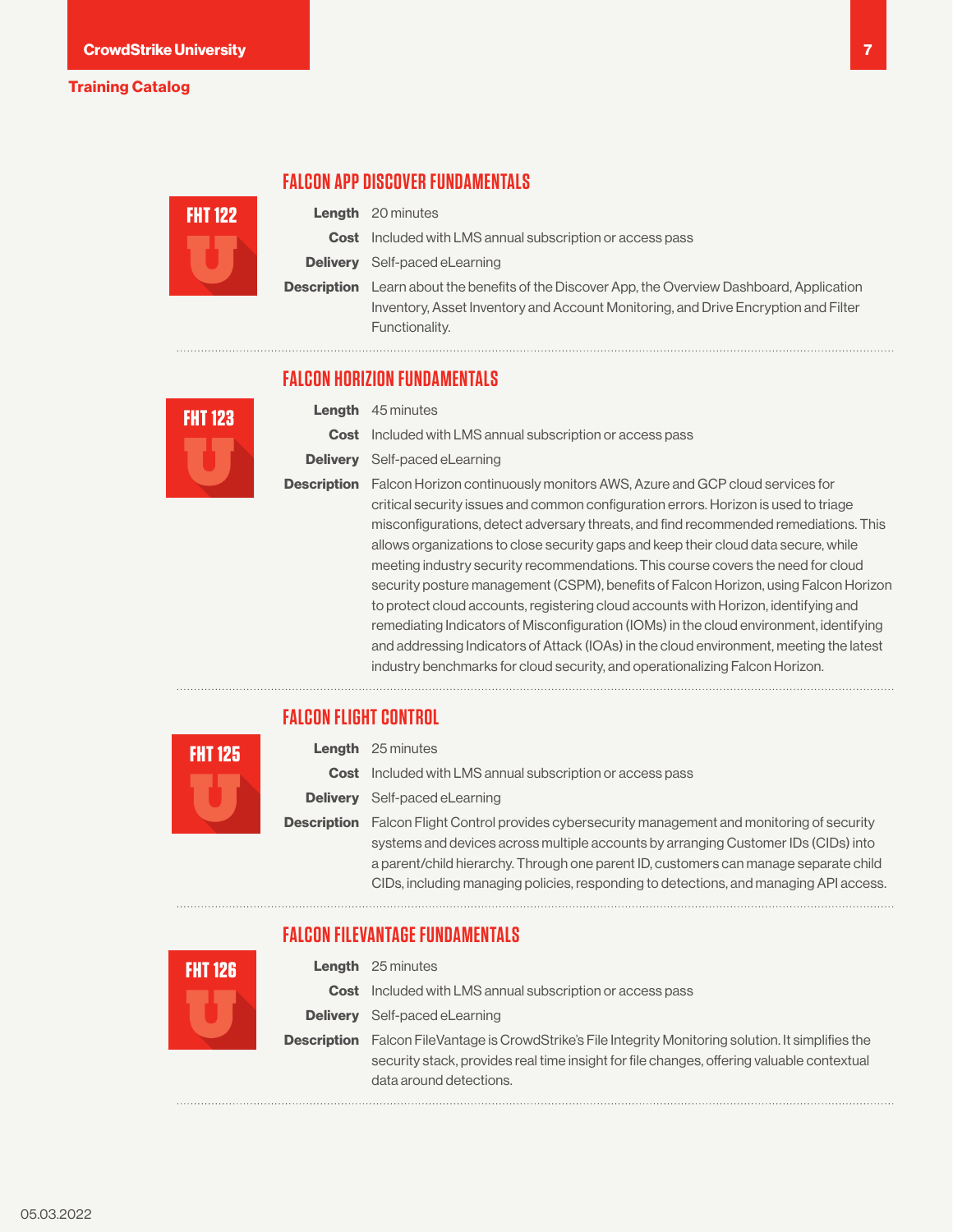

|  |  |  | INTELLIGENCE FUNDAMENTALS |  |
|--|--|--|---------------------------|--|
|--|--|--|---------------------------|--|

|      | <b>Length</b> 30 minutes                                                                                                      |  |  |
|------|-------------------------------------------------------------------------------------------------------------------------------|--|--|
| Cost | Included with LMS annual subscription or access pass                                                                          |  |  |
|      | <b>Delivery</b> Self-paced eLearning                                                                                          |  |  |
|      | <b>Description</b> Learn the fundamentals of the Falcon $X^{\prime\prime\prime}$ threat intelligence application, CrowdStrike |  |  |
|      |                                                                                                                               |  |  |

Intelligence subscription, reports, threat actors, tailored intelligence, the API and integration points. Learn to submit requests for information (RFIs) and malware for analysis and get recommendations.

#### **FALCON X SANDBOX-DERIVING INTELLIGENCE FROM FACLON X SANDBOX**



**FHT 132**

|                    | <b>Length</b> 20 minutes                                                                 |  |  |
|--------------------|------------------------------------------------------------------------------------------|--|--|
| Cost               | Included with LMS annual subscription or access pass                                     |  |  |
|                    | <b>Delivery</b> Self-paced eLearning                                                     |  |  |
| <b>Description</b> | Falcon Sandbox <sup>™</sup> is the most advanced and powerful malware sandbox available. |  |  |
|                    | This course will show you how to investigate, submit and analyze files to protect your   |  |  |
|                    | organization from malicious threats.                                                     |  |  |

#### **FALCON X RECON FUNDAMENTALS**

|                    | <b>Length</b> 15 minutes                                                          |
|--------------------|-----------------------------------------------------------------------------------|
|                    | <b>Cost</b> Included with LMS annual subscription or access pass                  |
|                    | <b>Delivery</b> Self-paced eLearning                                              |
| <b>Description</b> | Learn the fundamentals of Falcon X Recon. Including how to search and view search |
|                    | results and set set up monitoring rules and notifications.                        |
|                    |                                                                                   |

#### **REAL TIME RESPONSE FUNDAMENTALS**



|                                                                                                    | <b>Length</b> 60 minutes                                                    |  |
|----------------------------------------------------------------------------------------------------|-----------------------------------------------------------------------------|--|
|                                                                                                    | <b>Cost</b> Included with LMS annual subscription or access pass            |  |
|                                                                                                    | <b>Delivery</b> Self-paced eLearning                                        |  |
| <b>Description</b> Learn to use Falcon Insight's Real Time Response (RTR) feature and run incident |                                                                             |  |
|                                                                                                    | response commands directly within the Falcon console to respond to detected |  |

#### **INCIDENT FUNDAMENTALS**



**Length** 45 minutes

incidents.

**Cost** Included with LMS annual subscription or access pass

**Delivery** Self-paced eLearning

**Description** Learn the fundamentals of Activity > Incidents. Participants will learn how to work through and edit an incident. This course includes guided walkthroughs and video demonstrations.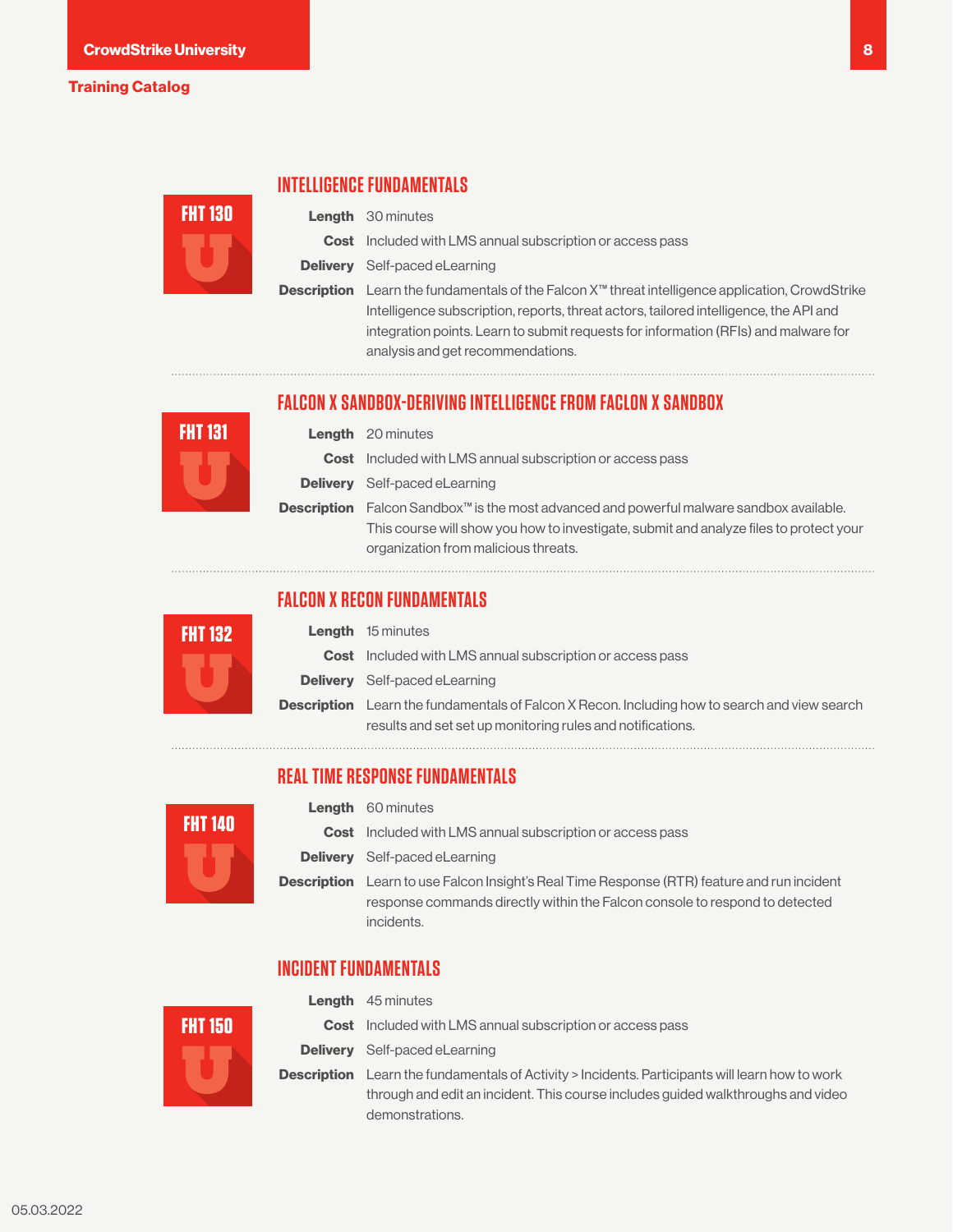

#### **FALCON FOR MOBILE**

**Length** 20 minutes

**Cost** Included with LMS annual subscription or access pass

**Delivery** Self-paced eLearning

**Description** Bring endpoint detection and response to mobile devices. Learn how Falcon for Mobile™ allows users to view detections and events from your organization's supervised and unsupervised Android and iOS mobile devices.

#### **FALCON IDENTITY PROTECTION**

**Length** 45 minutes



|                                                                                                                                                                                                                                                                                                     | <b>Length</b> 60 minutes                             |  |  |
|-----------------------------------------------------------------------------------------------------------------------------------------------------------------------------------------------------------------------------------------------------------------------------------------------------|------------------------------------------------------|--|--|
| Cost                                                                                                                                                                                                                                                                                                | Included with LMS annual subscription or access pass |  |  |
|                                                                                                                                                                                                                                                                                                     | <b>Delivery</b> Self-paced eLearning                 |  |  |
| Learners will learn about Falcon Identity Protection and ways to gain value beyond initial<br><b>Description</b><br>deployment. In this course you will learn about: Key components of Identity Protection<br>Module, installation and deployment process, visibility and detection use cases, zero |                                                      |  |  |
|                                                                                                                                                                                                                                                                                                     | trust cases and policy management basics.            |  |  |

#### **CONTAINER SECURITY: IMAGE ASSESSMENT AND FALCON CONTAINER SECURITY**



|                    | <b>LCINIII</b> 4011111005                                                                                                                                                                                                                                                                                                                                                                                                                                                                                            |  |
|--------------------|----------------------------------------------------------------------------------------------------------------------------------------------------------------------------------------------------------------------------------------------------------------------------------------------------------------------------------------------------------------------------------------------------------------------------------------------------------------------------------------------------------------------|--|
| Cost               | Included with LMS annual subscription or access pass                                                                                                                                                                                                                                                                                                                                                                                                                                                                 |  |
| <b>Delivery</b>    | Self-paced eLearning                                                                                                                                                                                                                                                                                                                                                                                                                                                                                                 |  |
| <b>Description</b> | Container Security delivers complete security and compliance for cloud-native<br>applications and solves many common challenges developers and system<br>administrators face, such as vulnerable images or apps, cross container attacks and<br>container breaks and privileged escalations. This course will guide learners through the<br>steps needed to create or push images for assessment, how to secure Kubernetes in<br>the Falcon Container Sensor and how to view and analyze the data in the dashboards. |  |



**`**.

#### **ZERO TRUST FUNDAMENTALS**

| <b>Length</b> 20 minutes                                     |                                                                                                             |
|--------------------------------------------------------------|-------------------------------------------------------------------------------------------------------------|
| Included with LMS annual subscription or access pass<br>Cost |                                                                                                             |
| <b>Delivery</b> Self-paced eLearning                         |                                                                                                             |
|                                                              | <b>Description</b> This course consists of a series of micro-videos describing the three stages of the Zero |
|                                                              | Trust Journey, best practices for each stage, and quick tips on how to leverage the                         |
|                                                              | Falcon platform at each stage. This course also includes an interactive walkthrough of                      |
|                                                              | the Zero Trust Assessment (ZTA) dashboard and a short demo highlighting a Zero Trust                        |
|                                                              | use case.                                                                                                   |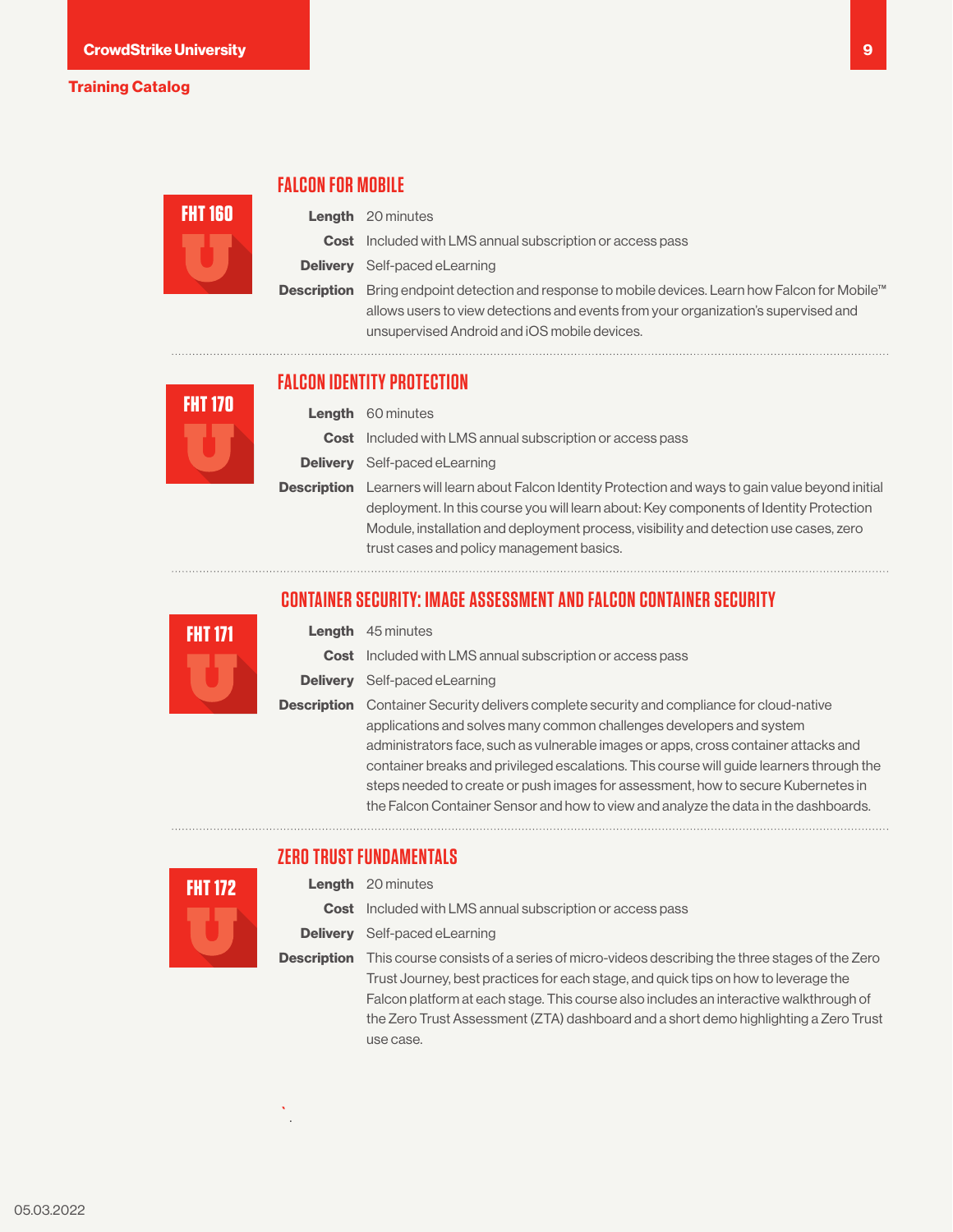

| <b>FALCON FORENSICS FUNDAMENTALS</b> |  |
|--------------------------------------|--|
| <b>Length</b> 15 minutes             |  |

|                                      | <b>Cost</b> Included with LMS annual subscription or access pass                                       |  |
|--------------------------------------|--------------------------------------------------------------------------------------------------------|--|
| <b>Delivery</b> Self-paced eLearning |                                                                                                        |  |
|                                      | <b>Description</b> Learn about Falcon Forensics and how to deploy Falcon Forensics using the Real Time |  |
|                                      | Response (RTR) feature of Falcon Insight and PSFalcon.                                                 |  |

#### **CLOUD SECURITY FUNDAMENTALS**

**Length** 30 minutes



**Cost** Included with LMS annual subscription or access pass **Delivery** Self-paced eLearning **Description** As we move towards an increasingly online world, protecting the cloud will become more and more critical. Join Intelligence and The Responder from Team Falcon as they work to prevent a massive adversary breach in the cloud environment and learn a few cloud security fundamentals along the way! Learn about basic cloud terminology, types

security measures that organizations can take to protect their cloud assets.

of cloud environments, the Shared Responsibility Model, types of cloud workloads and

### **GAINING SITUATIONAL AWARENESS WITH THE CLOUD SECURITY OVERVIEW DASHBOARD**



|                 | <b>Cost</b> Included with LMS annual subscription or access pass                                                                                                                                                                                                                                                                                                                                                                           |
|-----------------|--------------------------------------------------------------------------------------------------------------------------------------------------------------------------------------------------------------------------------------------------------------------------------------------------------------------------------------------------------------------------------------------------------------------------------------------|
| <b>Delivery</b> | Self-paced eLearning                                                                                                                                                                                                                                                                                                                                                                                                                       |
| Description     | The Cloud Security Overview Dashboard allows users of both Falcon Horizon and<br>Cloud Workload Protection subscriptions to monitor the high-level security status of<br>your entire cloud environment through one pane of glass. In this brief course, you'll<br>walk through the data available on the dashboard and view examples of how the<br>dashboard can be used to prioritize and remediate top cloud security issues. Learn what |
|                 | information is available on the dashboard and how it can be used in an investigation!                                                                                                                                                                                                                                                                                                                                                      |

#### **GETTING STARTED WITH HUMIO**

**Length** 10 minutes

| I IINU JIANILU WIIN NUN |  |  |
|-------------------------|--|--|
|                         |  |  |

**Length** 60 minutes



**Delivery** Self-paced eLearning



**Description** Humio's flexible, modern architecture improves and enhances the log management experience for organizations by enabling complete observability to answer any question, explore threats and vulnerabilities, and gain valuable insights from all logins real-time. In this series of videos, participants will be introduced to Humio log management. Learn about foundational concepts such as how to navigate the user interface, ingesting data into Humio, dashboard creation, how to turn live or streaming queries into real-time alerts, and programmatic ways to interact with Humio.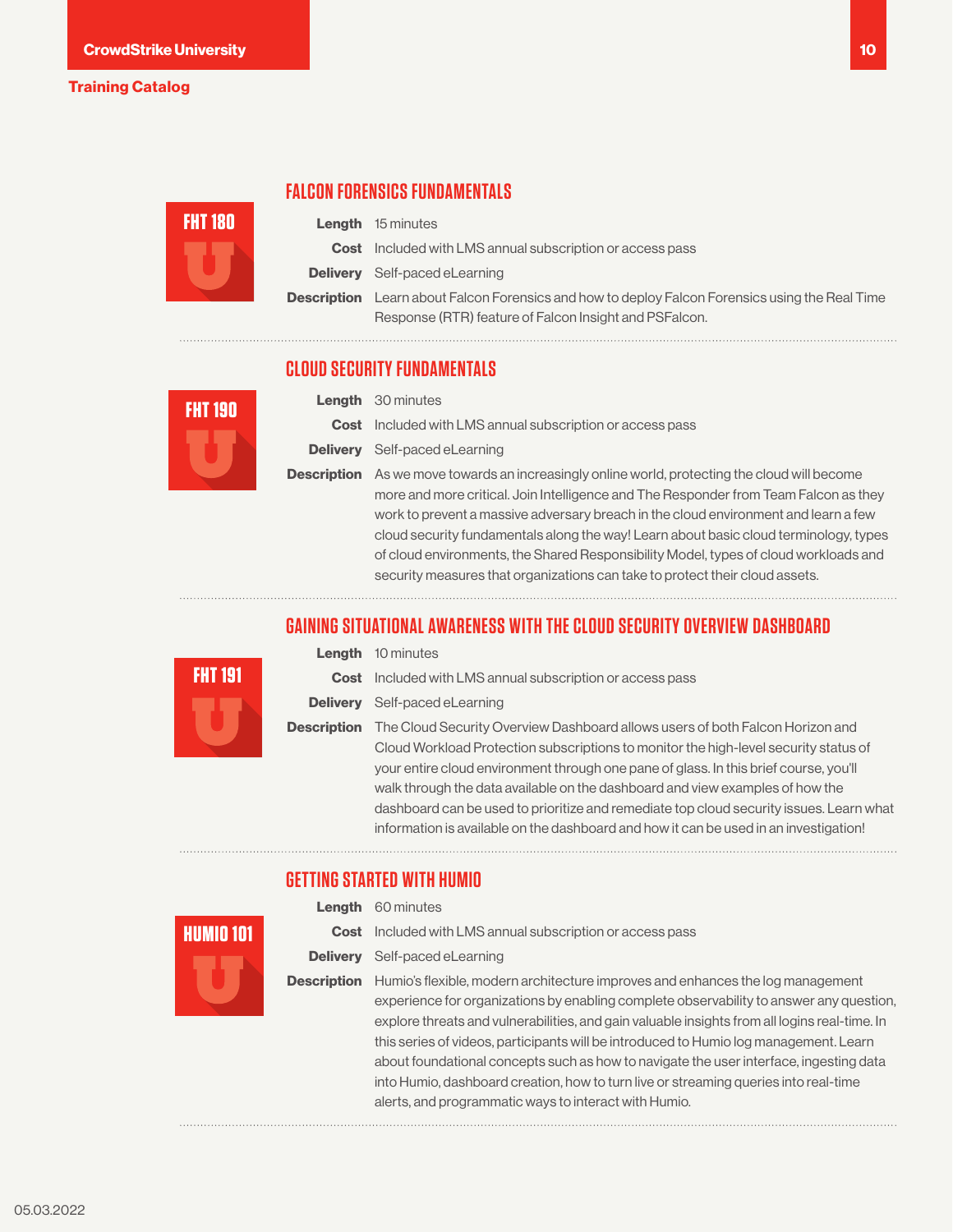**FHT 200**

**FHT 201**

## INSTRUCTOR-LED TRAINING COURSE

Through CrowdStrike University, cybersecurity professionals can take advantage of instructor-led training across multiple days and time zones around the globe. Engage with CrowdStrike experts and fellow students live, and practice what is learned in class in the cloud-based CrowdStrike Falcon lab environment. See the CrowdStrike training calendar for upcoming events hosted by CrowdStrike. All instructor-led training courses require each learner to have an LMS annual subscription or Customer Access Pass to CrowdStrike University.

#### **FALCON PLATFORM FOR ADMINISTRATORS**

|                    | <b>Length</b> $1 \text{day}   8 \text{ hours}$                                                                                                                                                                                                                 |
|--------------------|----------------------------------------------------------------------------------------------------------------------------------------------------------------------------------------------------------------------------------------------------------------|
|                    | <b>Cost</b> 2 training credits                                                                                                                                                                                                                                 |
| <b>Delivery</b>    | Instructor-led regional classroom, live online or on-site                                                                                                                                                                                                      |
| <b>Description</b> | Learn technical fundamentals of the CrowdStrike Falcon platform. The course is<br>appropriate for new platform users and focuses on installation, configuration and day-to-<br>day management. A complete console walk-through and hands-on labs are included. |
|                    | <b>Learn More</b> See FHT 200 course syllabus                                                                                                                                                                                                                  |

#### **FALCON PLATFORM FOR RESPONDERS**

|                    | <b>Length</b> $1 \text{day}   8 \text{ hours}$                                                                                                                                                                                                                                                   |
|--------------------|--------------------------------------------------------------------------------------------------------------------------------------------------------------------------------------------------------------------------------------------------------------------------------------------------|
|                    | <b>Cost</b> 2 training credits                                                                                                                                                                                                                                                                   |
| <b>Delivery</b>    | Instructor-led regional classroom, live online or on-site                                                                                                                                                                                                                                        |
| <b>Description</b> | Learn the best use of the Falcon platform for incident triage. The course is appropriate<br>for incident responders or security operations center (SOC) analysts who use the<br>Falcon platform daily, and focuses on triaging and responding to alerts. Hands-on lab<br>exercises are included. |
|                    |                                                                                                                                                                                                                                                                                                  |

**Learn More** See [FHT 201 course syllabus](https://www.crowdstrike.com/wp-content/uploads/2019/05/FHT-201-Syllabus-08-26-2020.pdf)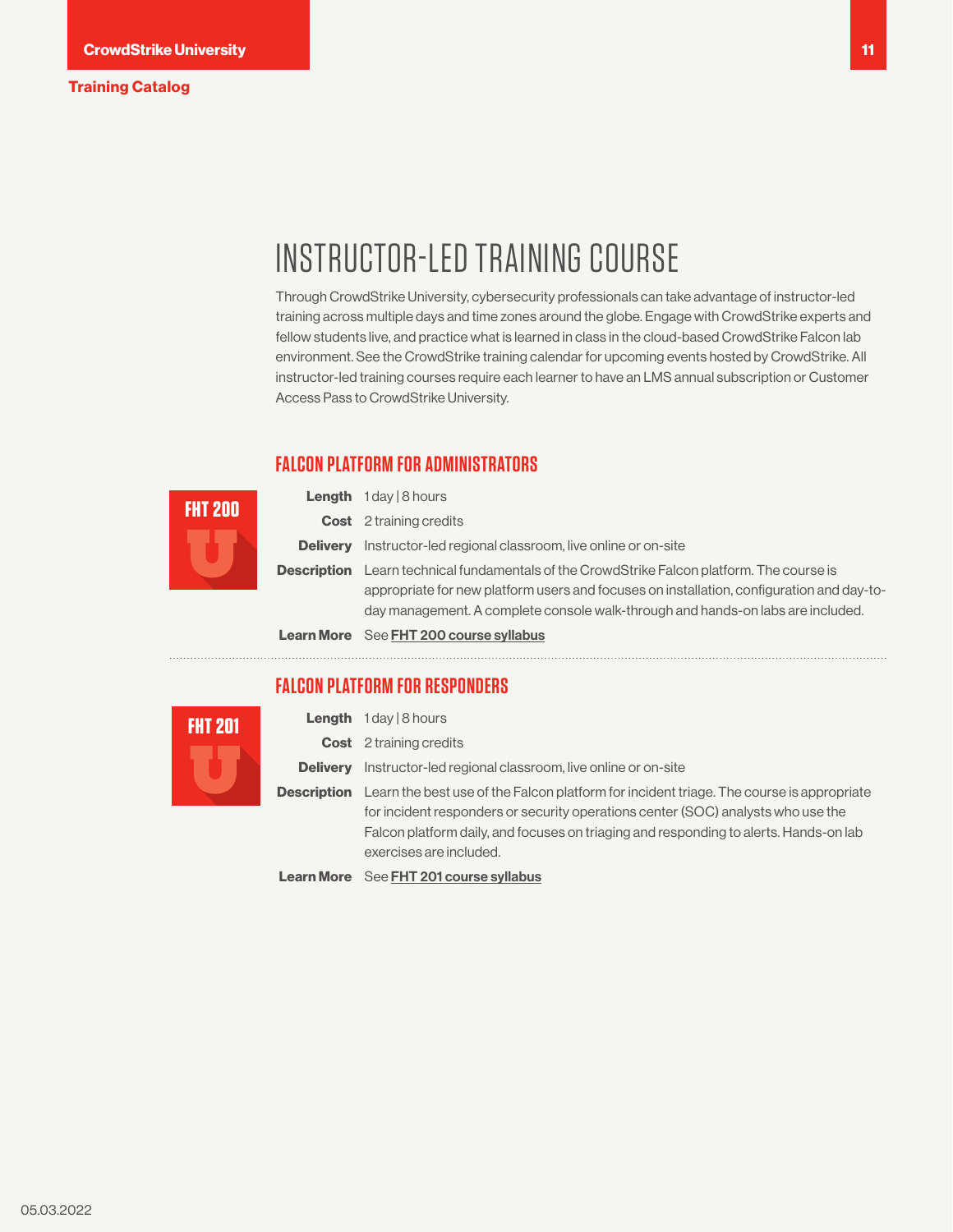

|                    | INTEVITVALINV AND QVEILLINV ETENT DAIA NITH LAEVVN EDIL                                                                                                                                                                                                                                            |  |
|--------------------|----------------------------------------------------------------------------------------------------------------------------------------------------------------------------------------------------------------------------------------------------------------------------------------------------|--|
|                    | <b>Length</b> $1 \text{day}   8 \text{ hours}$                                                                                                                                                                                                                                                     |  |
|                    | <b>Cost</b> 2 training credits                                                                                                                                                                                                                                                                     |  |
| <b>Delivery</b>    | Regional classroom, live online or on-site                                                                                                                                                                                                                                                         |  |
| <b>Description</b> | Learn the best use of the Falcon platform for incident detection using proactive<br>investigation techniques. This course is appropriate for those who use the Falcon<br>platform to find evidence of incidents that did not raise alerts by other means. Hands-on<br>lab excercises are included. |  |
|                    | <b>Learn More</b> See FHT 202 course syllabus                                                                                                                                                                                                                                                      |  |

#### **INVESTIGATING MALWARE WITH FALCON MALQUERY**

 **INVESTIGATING AND QUERYING EVENT DATA WITH FALCON EDR** 

| <b>FHT 231</b> |                 | <b>Length</b> $1 \text{day}   8 \text{ hours}$                                                         |
|----------------|-----------------|--------------------------------------------------------------------------------------------------------|
|                |                 | <b>Cost</b> 2 training credits                                                                         |
|                | <b>Delivery</b> | Regional classroom, live online or on-site                                                             |
|                |                 | <b>Description</b> Learn the best practices for malware identification and family determinations using |
|                |                 | the Falcon MalQuery Search engine. Understand specifications and benefits of using                     |
|                |                 | the Search Engine and Falcon MalQuery. Examine major components of MalQuery,                           |
|                |                 | including Search, Hunt, and Monitor. A comprehensive YARA tutorial and Hands-on lab                    |
|                |                 | exercises are included, enabling researchers to properly utilize the hunting.                          |

**Learn More** See [FHT 231 course syllabu](https://www.crowdstrike.com/wp-content/uploads/2020/03/fht-231-course-outline.pdf)s

#### **INVESTIGATING AND MITGATING THREATS WITH REAL TIME RESPONSE**



Length 1 day | 8 hours

**Cost** 2 training credits

**Delivery** Regional classroom, live online or on-site

**Description** Learn the best use of the Real Time Response to remotely perform the tasks that a responder would do if they were physically present at an endpoint. The course is appropriate for those who use Real Time Response to perform remediation, host level response to detections or host investigations and it includes practical labs for students to develop hands-on skills.

**Learn More** See [FHT 240 course syllabu](https://www.crowdstrike.com/wp-content/uploads/2020/07/fht-240-course-syllabus.pdf)s

#### **[FALCON FORENSICS](https://www.crowdstrike.com/wp-content/uploads/2020/07/fht-240-course-syllabus.pdf)**

Length [1 day | 8 hours](https://www.crowdstrike.com/wp-content/uploads/2020/07/fht-240-course-syllabus.pdf) **Cost** [2 training credits](https://www.crowdstrike.com/wp-content/uploads/2020/07/fht-240-course-syllabus.pdf)



**Delivery** [Regional classroom, live online or on-site](https://www.crowdstrike.com/wp-content/uploads/2020/07/fht-240-course-syllabus.pdf) **Description** [Learn how to conduct investigations and threat hunt using Falcon Forensics dashboards](https://www.crowdstrike.com/wp-content/uploads/2020/07/fht-240-course-syllabus.pdf)  [and Splunk searches. This course is intended for threat hunters who will utilize](https://www.crowdstrike.com/wp-content/uploads/2020/07/fht-240-course-syllabus.pdf)  [Falcon Forensics to collect forensic information and use that information to perform](https://www.crowdstrike.com/wp-content/uploads/2020/07/fht-240-course-syllabus.pdf)  [investigations.](https://www.crowdstrike.com/wp-content/uploads/2020/07/fht-240-course-syllabus.pdf)

#### **Learn More** See [FHT 280 course syllabus](http://)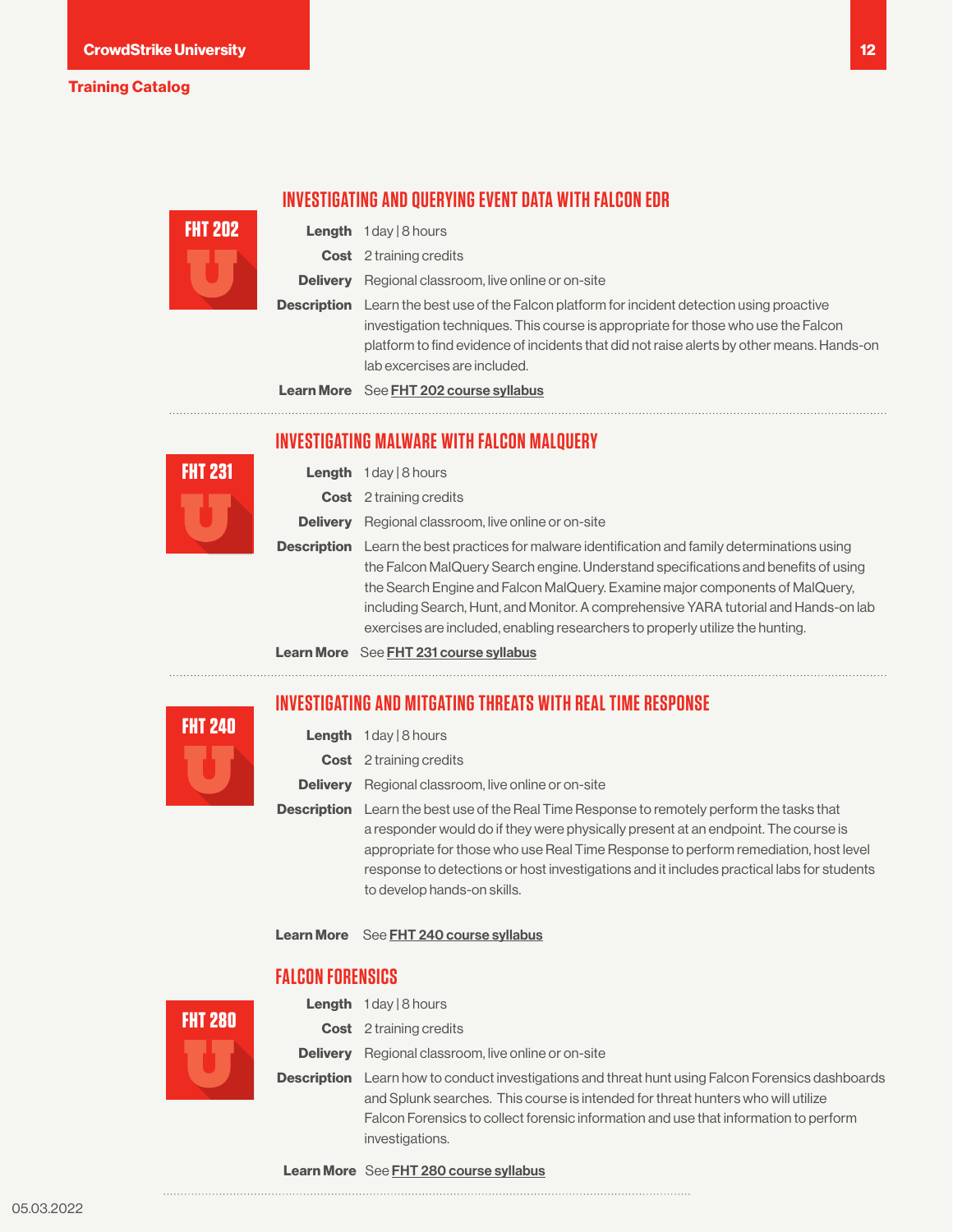#### **ADVANCED THREAT HUNTING WITH FALCON**

**Length** 3 days | 24 hours **Cost** 6 training credits



**Delivery** Regional classroom, live online or on-site **Description** Using CrowdStrike Falcon, participants will learn to threat hunt for indications of adversarial compromise. In addition, participants will detect when and how the compromise occurred, identify affected systems, and generate key sources of threat intelligence. Instructors will guide learners through the operationalization of threat intelligence and reporting of findings. This course culminates with a 6-hour, self-paced capstone project. Learners can apply newly acquired skills in a scenario that emulates an attack by a sophisticated adversary.

**Learn More** See FHT 302 [course syllabus](https://www.crowdstrike.com/wp-content/uploads/2021/04/fht-302-course-syllabus.pdf)

#### **CREATING INTELLIGENCE WITH FALCON**

| <b>CST 330</b> |  |
|----------------|--|
|                |  |

|                 | <b>Length</b> $2 \text{ days}$ 16 hours                                                                                                                                                                                                                                                                                                                                              |  |
|-----------------|--------------------------------------------------------------------------------------------------------------------------------------------------------------------------------------------------------------------------------------------------------------------------------------------------------------------------------------------------------------------------------------|--|
|                 | <b>Cost</b> 4 training credits                                                                                                                                                                                                                                                                                                                                                       |  |
| <b>Delivery</b> | Regional classroom, live online or on-site                                                                                                                                                                                                                                                                                                                                           |  |
| Description     | Learn doctorial concepts of gathering and analyzing information to create intelligence<br>products, and about cyber threat intelligence methodologies. This course is appropriate<br>for managers, report writers, intelligence consumers and analysts of all types who have<br>minimal experience in intelligence functions and production. Hands-on lab exercises are<br>included. |  |

Learn More See [CST 330 course syllabus](https://www.crowdstrike.com/wp-content/uploads/2020/03/cst-330-course-syllabus.pdf)

#### **STRUCTURED ANALYTIC TECHNIQUES FOR CYBER ANALYSTS**



|                 | <b>Length</b> $1 \text{day}   8 \text{ hours}$                                             |  |
|-----------------|--------------------------------------------------------------------------------------------|--|
|                 | <b>Cost</b> 2 training credits                                                             |  |
| <b>Delivery</b> | Regional classroom, live online or on-site                                                 |  |
| Description     | Structured analytic techniques are scientifically derived tools used by analysts to        |  |
|                 | abstract biases out of analysis and gain insight into the meaning and value of large       |  |
|                 | sets of information. Use these techniques to provide better accuracy, relevancy and        |  |
|                 | susbtance to intelligence reporting. Learn the five core categories of structured analysis |  |
|                 | and practice with dozens of trusted analytic tools. Hands-on lab exercises are included.   |  |

**Learn More** See [CST 346 course syllabus](https://www.crowdstrike.com/wp-content/uploads/2020/03/cst-346-course-syllabus.pdf)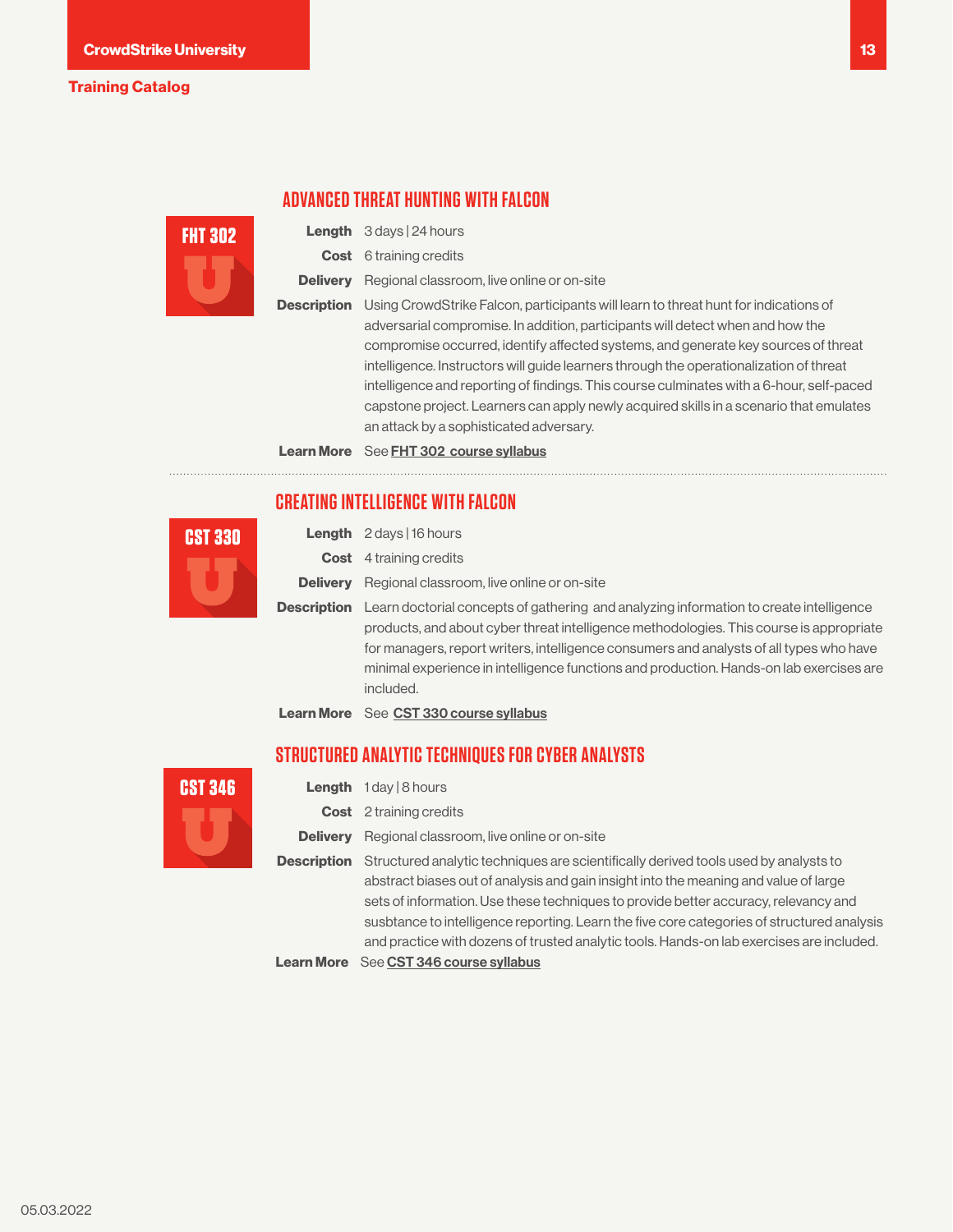**THIS PAGE LEFT BLANK INTENTIONALLY**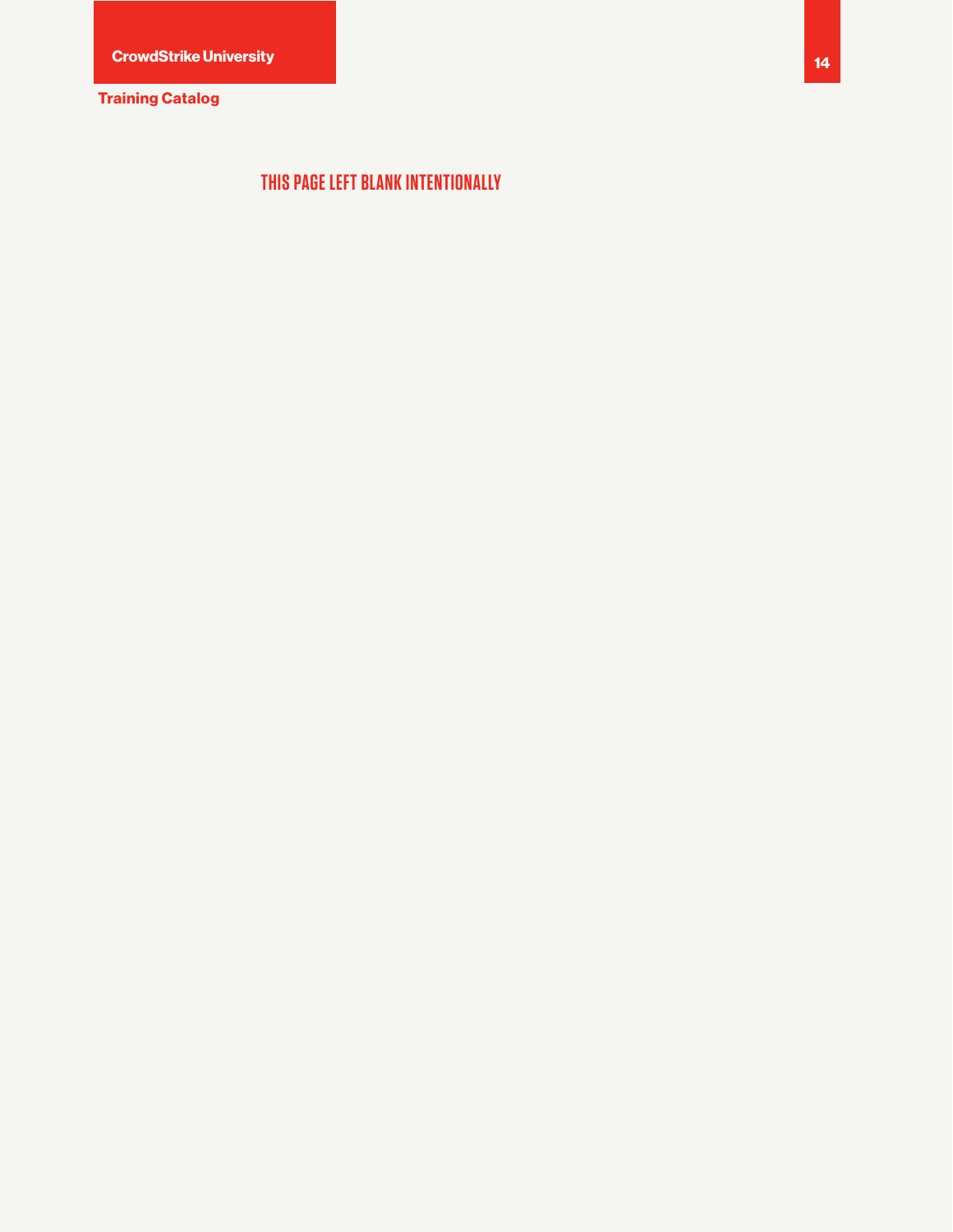# **CROWDSTRIKE FALCON CERTIFICATION PROGRAM**

The CrowdStrike Falcon Certification Program (CFCP) aligns certifications to job roles of users, from the CrowdStrike Falcon platform administrator to the front-line analyst/incident responder and proactive investigator/hunter. Certifications are developed by analyzing the skills, knowledge and abilities of subject matter experts who use the Falcon platform daily — to ensure professionals who hold certifications have demonstrated proficient use of CrowdStrike Falcon.

Available certifications include:

- [CrowdStrike Certified Falcon Administrator](https://www.crowdstrike.com/wp-content/uploads/2021/01/ccfa-certification-exam-guide.pdf)
- [CrowdStrike Certified Falcon Responder](https://www.crowdstrike.com/wp-content/uploads/2021/01/ccfr-certification-exam-guide.pdf)
- [CrowdStrike Certified Falcon Hunter](https://www.crowdstrike.com/wp-content/uploads/2021/01/ccfh-certification-exam-guide.pdf)

Certification candidates can take CrowdStrike certification exams though the global network of [Pearson](https://home.pearsonvue.com/crowdstrike)  [VUE Test Centers](https://home.pearsonvue.com/crowdstrike) or take the exam online using Pearson's OnVUE testing service. The cost for each exam is one (1) exam voucher; candidates will have two (2) opportunities to pass the exam successfully. Exams are time-based. Upon successful completion of an exam, the candidate will receive a score report. Certifications are valid for a period of three (3) years.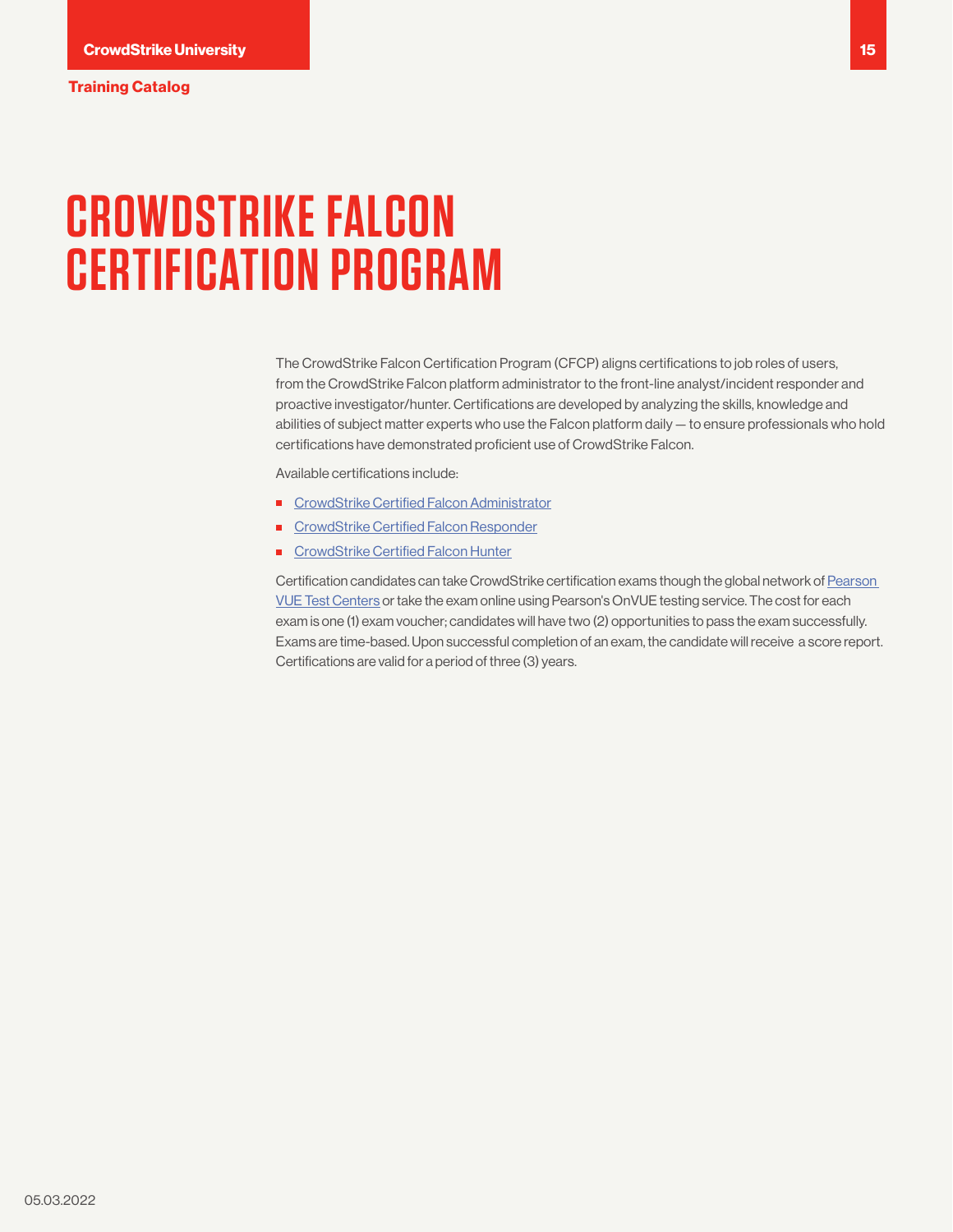### **CERTIFICATIONS**

.

#### **CROWDSTRIKE CERTIFIED FALCON ADMINISTRATOR (CCFA)**



| <b>Description</b> | This exam evaluates the candidate's knowledge and skills to manage various<br>components of CrowdStrike's Falcon platform on a daily basis, including sensor<br>installation. |
|--------------------|-------------------------------------------------------------------------------------------------------------------------------------------------------------------------------|
|                    | <b>Learning Path</b> The recommended learning path for CCFA certification is the CSULP-A Falcon<br>Administrator Courses.                                                     |
| <b>Questions</b>   | 60 questions                                                                                                                                                                  |
|                    | <b>Pass Score</b> 80% or higher                                                                                                                                               |
| Lenath             | 90 minutes                                                                                                                                                                    |

#### **CROWDSTRIKE CERTIFIED FALCON RESPONDER (CCFR)**



| This exam evaluates the candidate's knowledge and skills when responding to a<br>detection within the Falcon console and Activity app. |
|----------------------------------------------------------------------------------------------------------------------------------------|
| <b>Learning Path</b> The recommended learning path for CCFR certification is the CSU LP-R Incident<br>Responder Courses.               |
| 60 questions                                                                                                                           |
| <b>Pass Score</b> 80% or higher                                                                                                        |
| 90 minutes                                                                                                                             |
|                                                                                                                                        |

#### **CROWDSTRIKE CERTIFIED FALCON HUNTER (CCFH)**



| <b>Description</b> | This exam evaluates the candidate's knowledge and skills when responding to a                   |  |
|--------------------|-------------------------------------------------------------------------------------------------|--|
|                    | detection within the Falcon console and Activity app, and using reports and queries             |  |
|                    | to assist in machine auditing and proactive investigation.                                      |  |
|                    | <b>Learning Path</b> The recommended learning path for CCFH certification is the CSULP-H Threat |  |
|                    | Hunter Courses.                                                                                 |  |
|                    | <b>Questions</b> 60 questions                                                                   |  |
|                    | <b>Pass Score</b> 80% or higher                                                                 |  |
| Lenath             | 90 minutes                                                                                      |  |